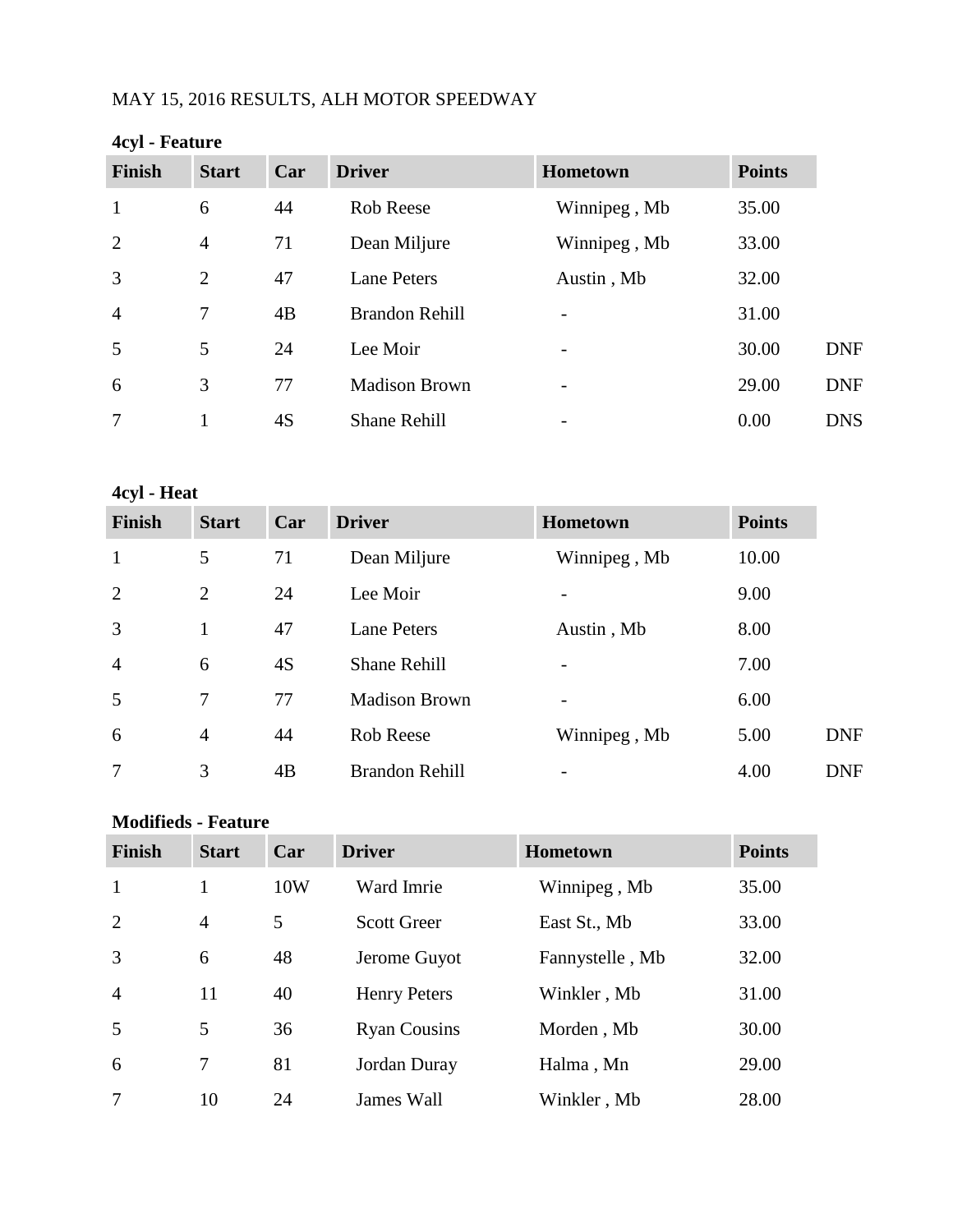| 8  | 9              | 29K | Ryan Kereluk          | St. Andrews, Mb | 27.00 | <b>DNF</b> |
|----|----------------|-----|-----------------------|-----------------|-------|------------|
| 9  | $\overline{2}$ | 9M  | Lee Mcrae             | Marquette, Mb   | 26.00 | <b>DNF</b> |
| 10 | 8              | 92  | <b>Justin Bronk</b>   | West St, Mb     | 25.00 | <b>DNF</b> |
| 11 | 13             | 1.J | <b>Jeff Pritchard</b> | Carman, Mb      | 0.00  | <b>DNS</b> |
| 12 | 12             | 42  | Rob Penner            | Miami, Mb       | 0.00  | <b>DNS</b> |
| 13 | 3              | 71  | <b>Dustin Strand</b>  | Grand Forks, Nd | 0.00  | <b>DNS</b> |

#### **Modifieds - Heat 2**

| <b>Finish</b>  | <b>Start</b>   | Car | <b>Driver</b>        | <b>Hometown</b> | <b>Points</b> |            |
|----------------|----------------|-----|----------------------|-----------------|---------------|------------|
| $\mathbf{1}$   | 5              | 71  | <b>Dustin Strand</b> | Grand Forks, Nd | 10.00         |            |
| 2              | 6              | 5   | <b>Scott Greer</b>   | East St., Mb    | 9.00          |            |
| 3              |                | 29K | Ryan Kereluk         | St. Andrews, Mb | 8.00          | <b>DNF</b> |
| $\overline{4}$ | $\overline{2}$ | 24  | James Wall           | Winkler, Mb     | 7.00          | <b>DNF</b> |
| .5             | $\overline{4}$ | 40  | <b>Henry Peters</b>  | Winkler, Mb     | 6.00          | <b>DNF</b> |
| 6              | 3              | 42  | Rob Penner           | Miami, Mb       | 5.00          | <b>DNF</b> |

# **Modifieds - Heat 1**

| Finish         | <b>Start</b>   | Car            | <b>Driver</b>         | Hometown        | <b>Points</b>      |
|----------------|----------------|----------------|-----------------------|-----------------|--------------------|
| $\mathbf{1}$   | $\overline{4}$ | 48             | Jerome Guyot          | Fannystelle, Mb | 10.00              |
| 2              |                | 36             | <b>Ryan Cousins</b>   | Morden, Mb      | 9.00               |
| 3              | 5              | 10W            | Ward Imrie            | Winnipeg, Mb    | 8.00               |
| $\overline{4}$ | 3              | <b>9M</b>      | Lee Mcrae             | Marquette, Mb   | 7.00               |
| 5              | 6              | 81             | Jordan Duray          | Halma, Mn       | 6.00               |
| 6              | 7              | 92             | Justin Bronk          | West St, Mb     | 5.00               |
| 7              | $\overline{2}$ | 1 <sub>J</sub> | <b>Jeff Pritchard</b> | Carman, Mb      | 0.00<br><b>DNS</b> |

# **Midwest Modifieds - Feature**

| <b>Finish</b> | <b>Start</b> | Car | <b>Driver</b>        | <b>Hometown</b> | <b>Points</b> |
|---------------|--------------|-----|----------------------|-----------------|---------------|
|               |              | 44  | <b>Austin Hunter</b> | Winnipeg, Mb    | 35.00         |
|               |              | 36  | <b>Ryan Cousins</b>  | Morden, Mb      | 33.00         |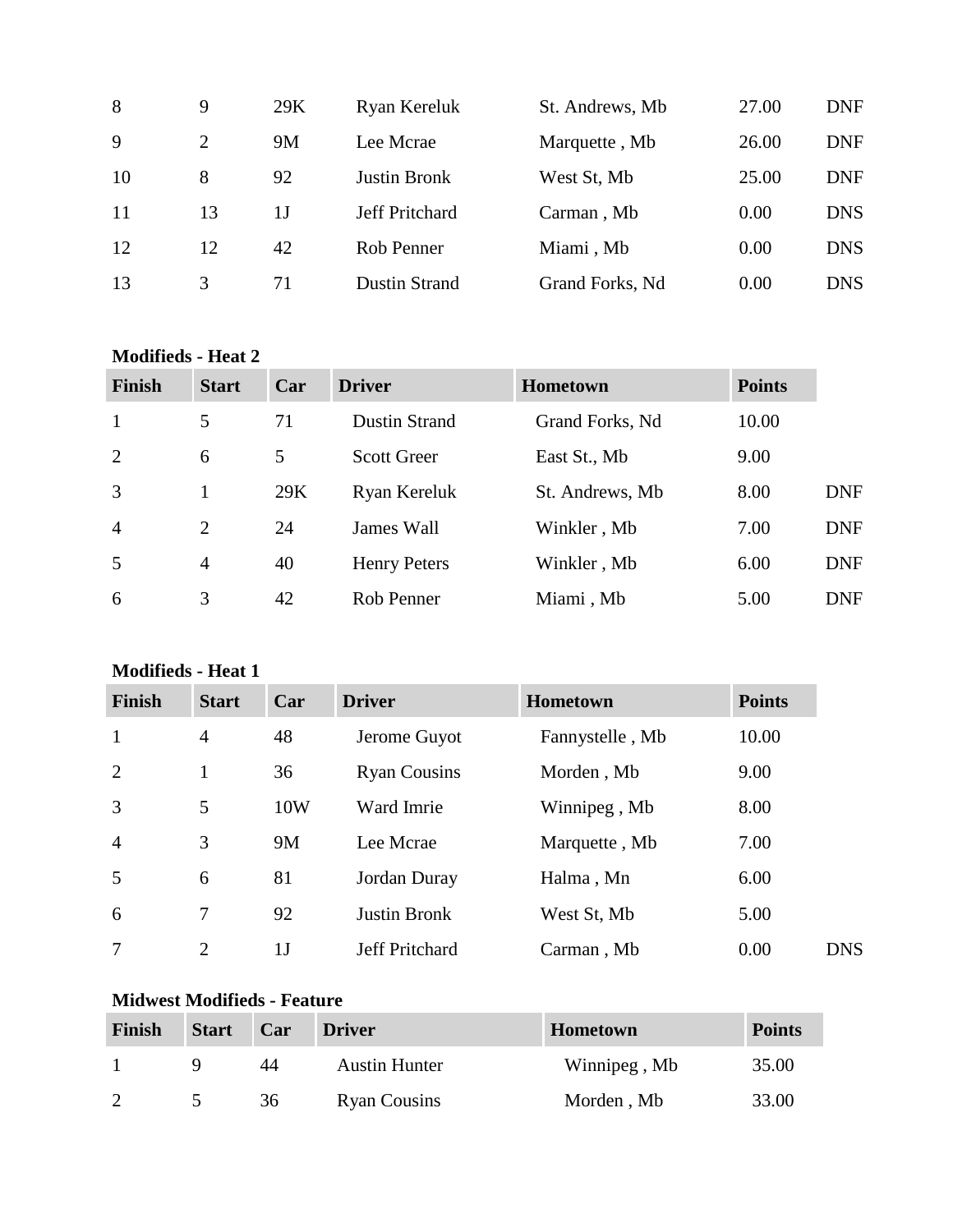| 3              | 16             | 17             | Lance Schill            | Langdon, Nd              | 32.00 |            |
|----------------|----------------|----------------|-------------------------|--------------------------|-------|------------|
| $\overline{4}$ | 10             | 12C            | <b>Tony Cassie</b>      | Winnipeg, Mb             | 31.00 |            |
| 5              | $\mathbf{1}$   | 88             | Cody Wall               | Plum Coulee, Mb          | 30.00 |            |
| 6              | 22             | 921            | Rick Fehr               | Winkler, Mb              | 29.00 |            |
| 7              | 8              | 88V            | Paul Veert              | Winnipeg, Mb             | 28.00 |            |
| 8              | $\mathfrak{2}$ | <b>88S</b>     | Cody Smith              | Boissevain, Mb           | 27.00 |            |
| 9              | $\overline{4}$ | 22             | Mark Kohaykewych        | Springfield, Mb          | 26.00 |            |
| 10             | 11             | 12             | Jaden Varnson           | $\overline{\phantom{a}}$ | 25.00 |            |
| 11             | 23             | 40             | Patrick Sobolik         | Hallock, Mn              | 24.00 |            |
| 12             | 15             | 55             | Murray Kozie            | Headingley, Mb           | 23.00 |            |
| 13             | 7              | 16             | <b>Randy Thompson</b>   | Lakota, Nd               | 22.00 |            |
| 14             | 21             | 95             | <b>Ted Doell</b>        | Carman, Mb               | 21.00 | <b>DNF</b> |
| 15             | 14             | 99W            | <b>Brandon Wieler</b>   | $\overline{\phantom{a}}$ | 20.00 | <b>DNF</b> |
| 16             | 13             | 47             | Erich Frey              | Lorette, Mb              | 19.00 | <b>DNF</b> |
| 17             | 6              | $\overline{4}$ | <b>Grant Hall</b>       | Brandon, Mb              | 18.00 | <b>DNF</b> |
| 18             | 17             | 4B             | <b>Brandon Rehill</b>   |                          | 17.00 | <b>DNF</b> |
| 19             | 12             | 10T            | Tom Morriseau           | Richer, Mb               | 16.00 | <b>DNF</b> |
| 20             | 20             | 14             | <b>Edward Bell</b>      | Winnipeg, Mb             | 15.00 | <b>DNF</b> |
| 21             | 19             | 18             | Gary Unrau              | Roland, Mb               | 14.00 | <b>DNF</b> |
| $22\,$         | 18             | 5B             | <b>Aaron Blacklance</b> |                          | 13.00 | <b>DNF</b> |
| 23             | 3              | 3              | <b>Jason Somack</b>     | West St.paul, Mb         | 0.00  | <b>DNS</b> |
|                |                |                |                         |                          |       |            |

## **Midwest Modifieds - Heat 3**

| <b>Finish</b>  | <b>Start</b>   | Car | <b>Driver</b>         | Hometown                 | <b>Points</b> |
|----------------|----------------|-----|-----------------------|--------------------------|---------------|
| 1              | 3              | 44  | <b>Austin Hunter</b>  | Winnipeg, Mb             | 10.00         |
| 2              | $\overline{2}$ | 88  | Cody Wall             | Plum Coulee, Mb          | 9.00          |
| 3              | 5              | 3   | <b>Jason Somack</b>   | West St.paul, Mb         | 8.00          |
| $\overline{4}$ |                | 12  | Jaden Varnson         | $\overline{\phantom{a}}$ | 7.00          |
| 5              | 7              | 4B  | <b>Brandon Rehill</b> | $\overline{\phantom{a}}$ | 6.00          |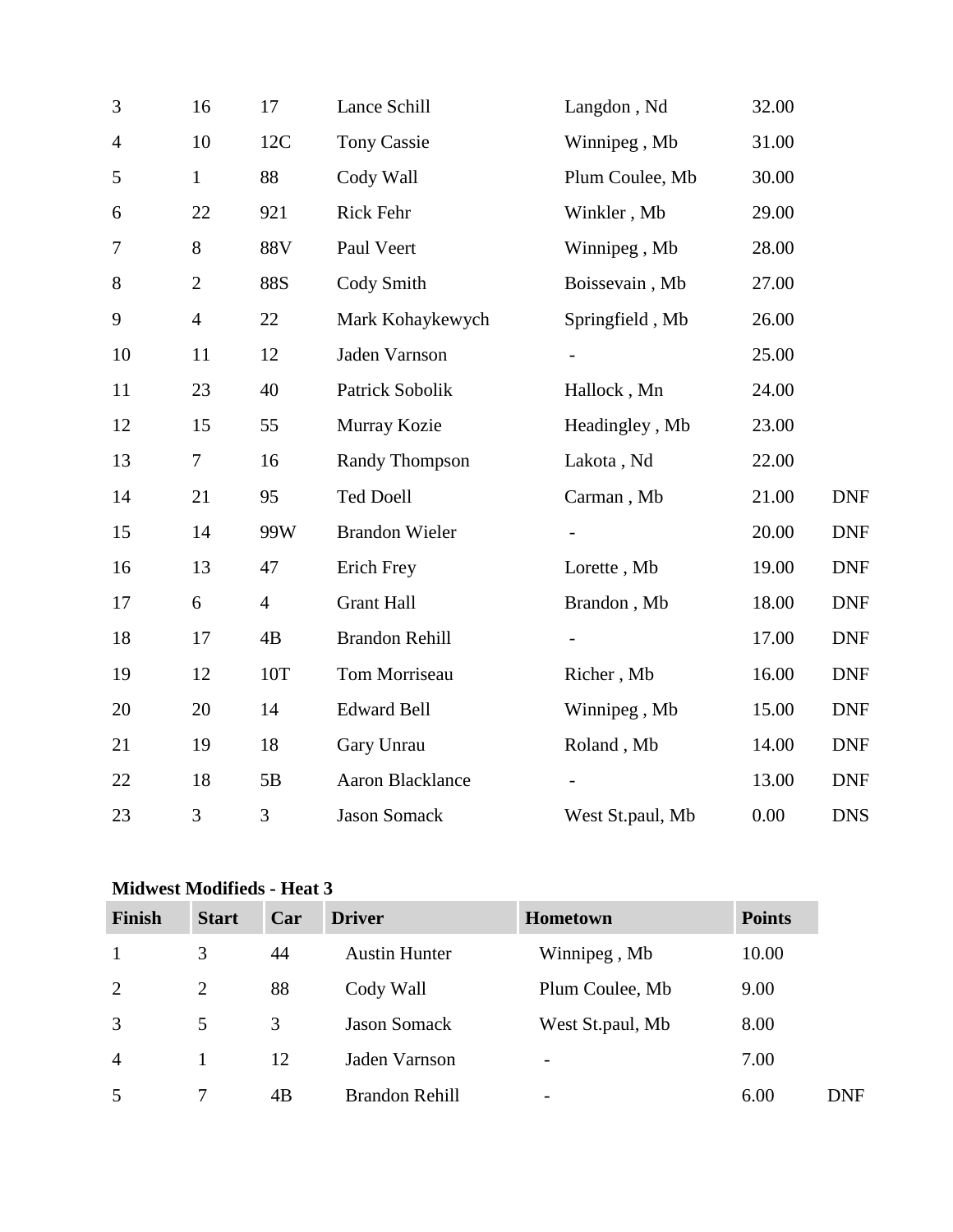| 6 |    | Gary Unrau      | Roland, Mb  | 5.00 | <b>DNF</b> |
|---|----|-----------------|-------------|------|------------|
|   | 40 | Patrick Sobolik | Hallock, Mn | 0.00 | <b>DNS</b> |

## **Midwest Modifieds - Heat 2**

| <b>Finish</b>  | <b>Start</b>   | Car        | <b>Driver</b>         | <b>Hometown</b> | <b>Points</b> |
|----------------|----------------|------------|-----------------------|-----------------|---------------|
| $\mathbf{1}$   | 1              | <b>88S</b> | Cody Smith            | Boissevain, Mb  | 10.00         |
| 2              | 6              | 36         | <b>Ryan Cousins</b>   | Morden, Mb      | 9.00          |
| 3              | 5              | 22         | Mark Kohaykewych      | Springfield, Mb | 8.00          |
| $\overline{4}$ | $\overline{4}$ | 12C        | Tony Cassie           | Winnipeg, Mb    | 7.00          |
| 5              | 7              | 10T        | Tom Morriseau         | Richer, Mb      | 6.00          |
| 6              | 3              | 47         | <b>Erich Frey</b>     | Lorette, Mb     | 5.00          |
| $\overline{7}$ | 8              | 99W        | <b>Brandon Wieler</b> |                 | 4.00          |
| 8              | $\overline{2}$ | 921        | <b>Rick Fehr</b>      | Winkler, Mb     | 3.00          |

#### **Midwest Modifieds - Heat 1**

| <b>Finish</b>  | <b>Start</b>   | Car            | <b>Driver</b>         | Hometown       | <b>Points</b> |            |
|----------------|----------------|----------------|-----------------------|----------------|---------------|------------|
| $\mathbf{1}$   | $\mathbf{1}$   | $\overline{4}$ | <b>Grant Hall</b>     | Brandon, Mb    | 10.00         |            |
| 2              | $\overline{7}$ | 88V            | Paul Veert            | Winnipeg, Mb   | 9.00          |            |
| 3              | 6              | 16             | <b>Randy Thompson</b> | Lakota, Nd     | 8.00          |            |
| $\overline{4}$ | 3              | 55             | Murray Kozie          | Headingley, Mb | 7.00          | <b>DNF</b> |
| 5              | 5              | 17             | Lance Schill          | Langdon, Nd    | 6.00          | <b>DNF</b> |
| 6              | $\overline{2}$ | 5B             | Aaron Blacklance      |                | 5.00          | <b>DNF</b> |
| $\overline{7}$ | 8              | 14             | <b>Edward Bell</b>    | Winnipeg, Mb   | 4.00          | <b>DNF</b> |
| 8              | $\overline{4}$ | 95             | <b>Ted Doell</b>      | Carman, Mb     | 3.00          | <b>DNF</b> |

#### **Pure Stocks - Feature**

| Finish        | <b>Start</b> | Car | <b>Driver</b> | <b>Hometown</b> | <b>Points</b> |
|---------------|--------------|-----|---------------|-----------------|---------------|
|               | 4            | 06  | Kevin Smith   | Boissevain, Mb  | 35.00         |
| 2             | 5            | 66K | Brian Kentner | Boissevain, Mb  | 33.00         |
| $\mathcal{R}$ |              | 25  | Brad Wall     | Winkler, Mb     | 32.00         |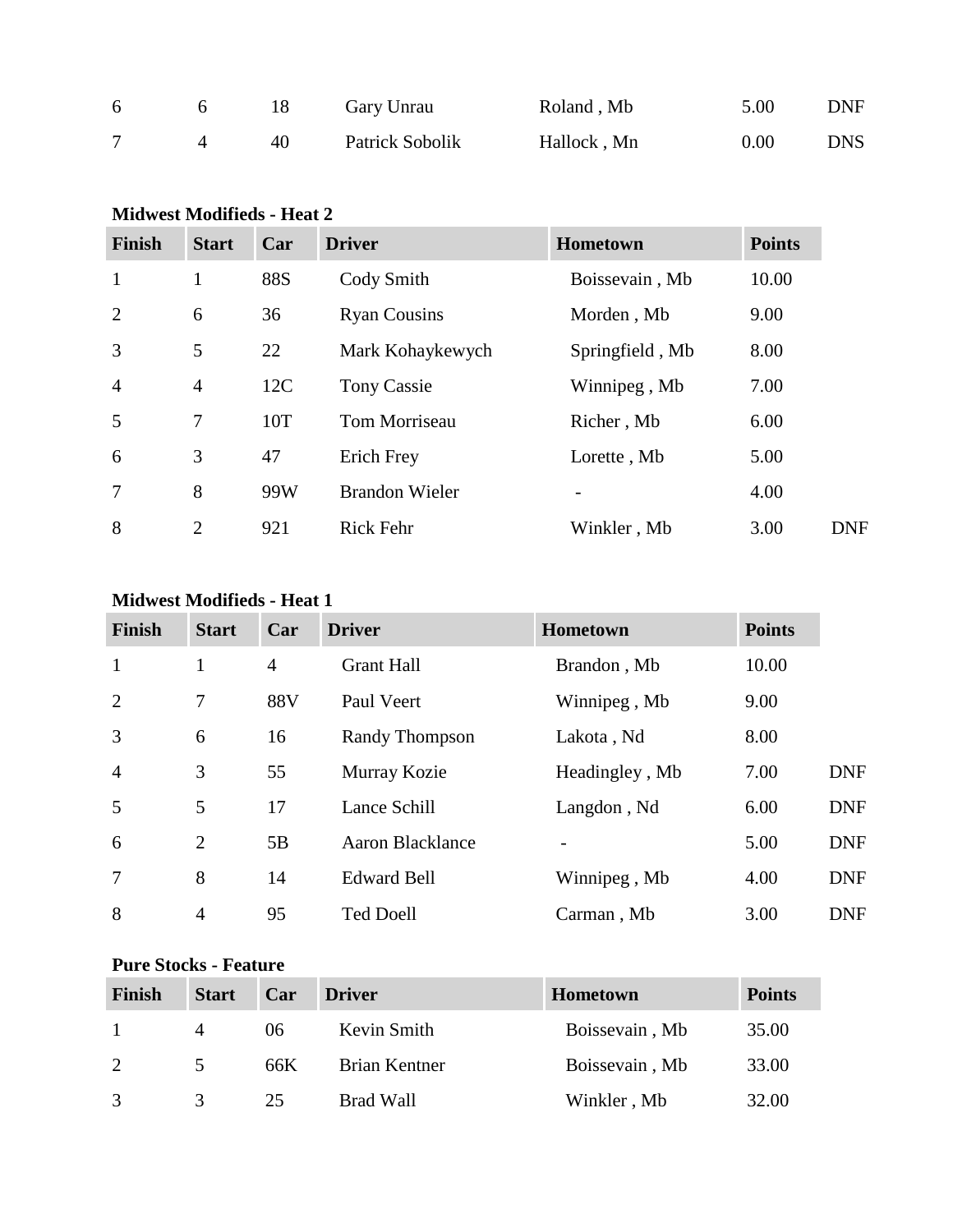| $\overline{4}$ | 6              | 33A | <b>Austin Overwater</b> |                | 31.00 |            |
|----------------|----------------|-----|-------------------------|----------------|-------|------------|
| 5              | 9              | 17  | Chris Varagason         | Edinborg, Nd   | 30.00 |            |
| 6              | 10             | 8   | Rod/dave Wolfe          |                | 29.00 |            |
| 7              | 12             | 88  | Ed Marquart             | Miami, Mb      | 28.00 |            |
| 8              | 15             | 46  | Cory Popplestone        | Boissevain, Mb | 27.00 |            |
| 9              | 14             | 95  | Al Unger                |                | 26.00 |            |
| 10             | 8              | 10C | Walter Hilderbrand      | Miami, Mb      | 25.00 | <b>DNF</b> |
| 11             | $\overline{2}$ | 9   | Les Mcrae               | Marquette, Mb  | 24.00 | <b>DNF</b> |
| 12             | 7              | 02  | <b>Emerson Hamm</b>     | Morden, Mb     | 23.00 | <b>DNF</b> |
| 13             | 13             | 15  | Danielle Korne          | Morden, Mb     | 22.00 | <b>DNF</b> |
| 14             | $\mathbf{1}$   | 13  | Jamie Smith             |                | 0.00  | <b>DNS</b> |
| 15             | 11             | 6   | Nathan Klaassen         | Morden, Mb     | 0.00  | <b>DNS</b> |

#### **Pure Stocks - Heat 2**

| Finish         | <b>Start</b>   | Car             | <b>Driver</b>           | <b>Hometown</b>              | <b>Points</b> |
|----------------|----------------|-----------------|-------------------------|------------------------------|---------------|
| $\mathbf{1}$   | 5              | 02              | <b>Emerson Hamm</b>     | Morden, Mb                   | 10.00         |
| 2              | $\overline{4}$ | 13              | Jamie Smith             | $\overline{\phantom{0}}$     | 9.00          |
| $\overline{3}$ | 1              | 33A             | <b>Austin Overwater</b> | $\overline{\phantom{0}}$     | 8.00          |
| $\overline{4}$ | 2              | 10 <sub>C</sub> | Walter Hilderbrand      | Miami, Mb                    | 7.00          |
| 5              | 3              | 8               | Rod/dave Wolfe          | $\qquad \qquad \blacksquare$ | 6.00          |
| 6              | 7              | 88              | Ed Marquart             | Miami, Mb                    | 5.00          |
| 7              | 6              | 95              | Al Unger                | $\qquad \qquad \blacksquare$ | 4.00          |

## **Pure Stocks - Heat 1**

| <b>Finish</b>  | <b>Start</b>   | Car | <b>Driver</b>        | <b>Hometown</b> | <b>Points</b> |
|----------------|----------------|-----|----------------------|-----------------|---------------|
|                | 6              | 06  | Kevin Smith          | Boissevain, Mb  | 10.00         |
| 2              | 3              | 9   | Les Mcrae            | Marquette, Mb   | 9.00          |
| 3              |                | 66K | <b>Brian Kentner</b> | Boissevain, Mb  | 8.00          |
| $\overline{4}$ | $\overline{A}$ | 25  | <b>Brad Wall</b>     | Winkler, Mb     | 7.00          |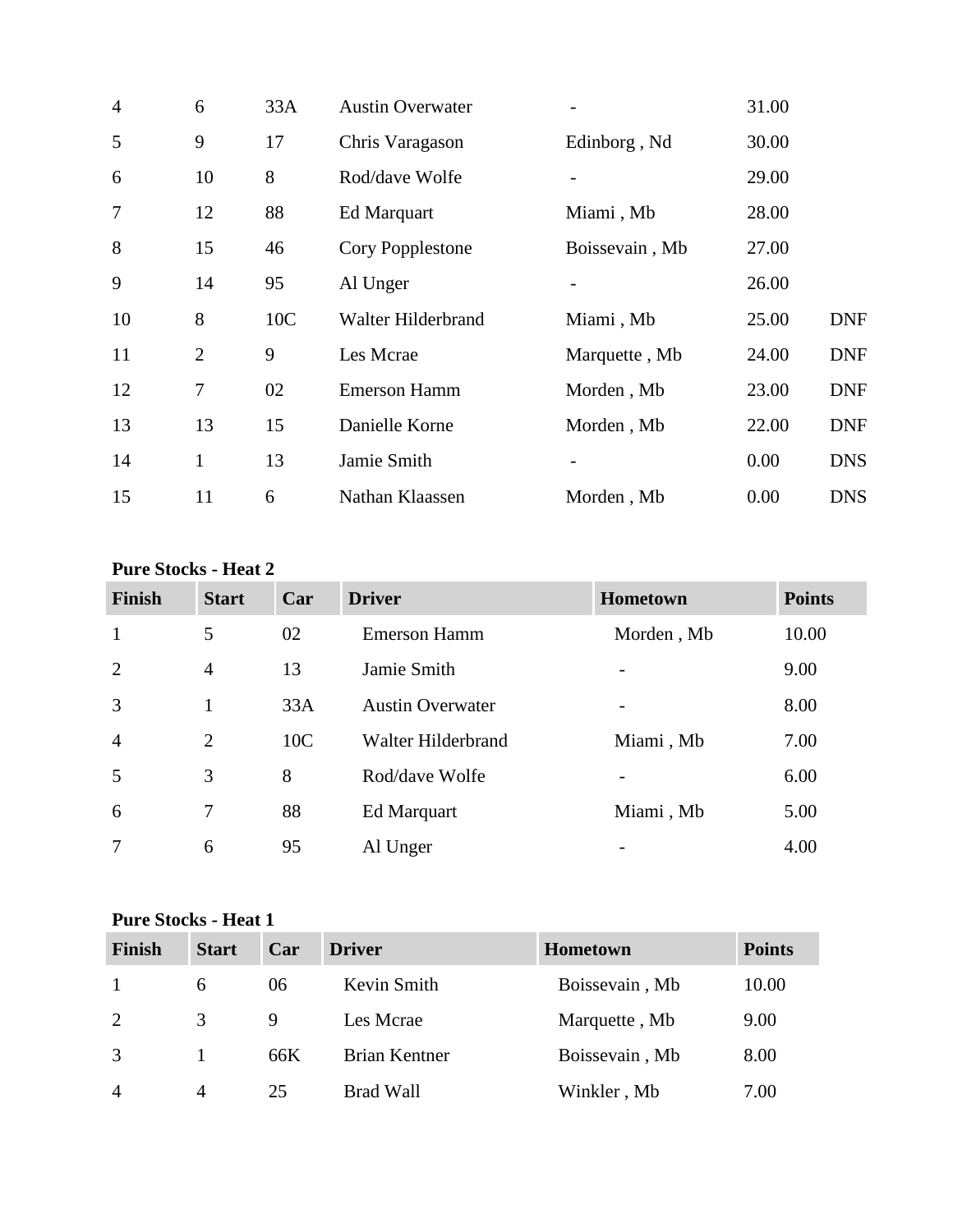|   |   | 17 | Chris Varagason  | Edinborg, Nd   | 6.00 |            |
|---|---|----|------------------|----------------|------|------------|
| 6 |   |    | Nathan Klaassen  | Morden, Mb     | 5.00 |            |
|   |   | 15 | Danielle Korne   | Morden, Mb     | 4.00 |            |
| 8 | 8 | 46 | Cory Popplestone | Boissevain, Mb | 0.00 | <b>DNS</b> |

# **Slingshots - Feature**

| <b>Finish</b>  | <b>Start</b>   | Car            | <b>Driver</b>         | <b>Hometown</b> | <b>Points</b> |            |
|----------------|----------------|----------------|-----------------------|-----------------|---------------|------------|
| $\mathbf{1}$   | 1              | 101            | Axel Anderson         | Michigan, Nd    | 35.00         |            |
| $\overline{2}$ | $\overline{4}$ | 7              | <b>Bailey Cousins</b> |                 | 33.00         |            |
| $\overline{3}$ | 3              | B2             | <b>Brodee Eckerdt</b> | Grand Forks, Nd | 32.00         |            |
| $\overline{4}$ | 8              | B <sub>3</sub> | Reez Eckerdt          | Grand Forks, Nd | 31.00         |            |
| 5              | 2              | 55             | Aiden Fehr            | Winkler, Mb     | 30.00         |            |
| 6              | 5              | 8              | <b>Tyler Doell</b>    | Carman, Mb      | 29.00         |            |
| 7              | 7              | 36             | <b>Brooke Cousins</b> |                 | 28.00         | <b>DNS</b> |
| 8              | 6              | 202            | Zane Anderson         | Michigan, Nd    | 27.00         | <b>DNS</b> |

# **Slingshots - Heat**

| <b>Finish</b>  | <b>Start</b>   | Car            | <b>Driver</b>         | <b>Hometown</b> | <b>Points</b> |            |
|----------------|----------------|----------------|-----------------------|-----------------|---------------|------------|
| $\mathbf{1}$   | 1              | 7              | <b>Bailey Cousins</b> |                 | 10.00         |            |
| 2              | $\overline{4}$ | 101            | <b>Axel Anderson</b>  | Michigan, Nd    | 9.00          |            |
| 3              | 6              | B2             | <b>Brodee Eckerdt</b> | Grand Forks, Nd | 8.00          |            |
| $\overline{4}$ | 5              | 55             | Aiden Fehr            | Winkler, Mb     | 7.00          |            |
| 5              | 3              | 8              | <b>Tyler Doell</b>    | Carman, Mb      | 6.00          |            |
| 6              | $\overline{2}$ | 202            | Zane Anderson         | Michigan, Nd    | 5.00          | <b>DNF</b> |
| $\overline{7}$ | 8              | 36             | <b>Brooke Cousins</b> |                 | 4.00          | <b>DNF</b> |
| 8              | 7              | B <sub>3</sub> | Reez Eckerdt          | Grand Forks, Nd | 3.00          | <b>DNS</b> |